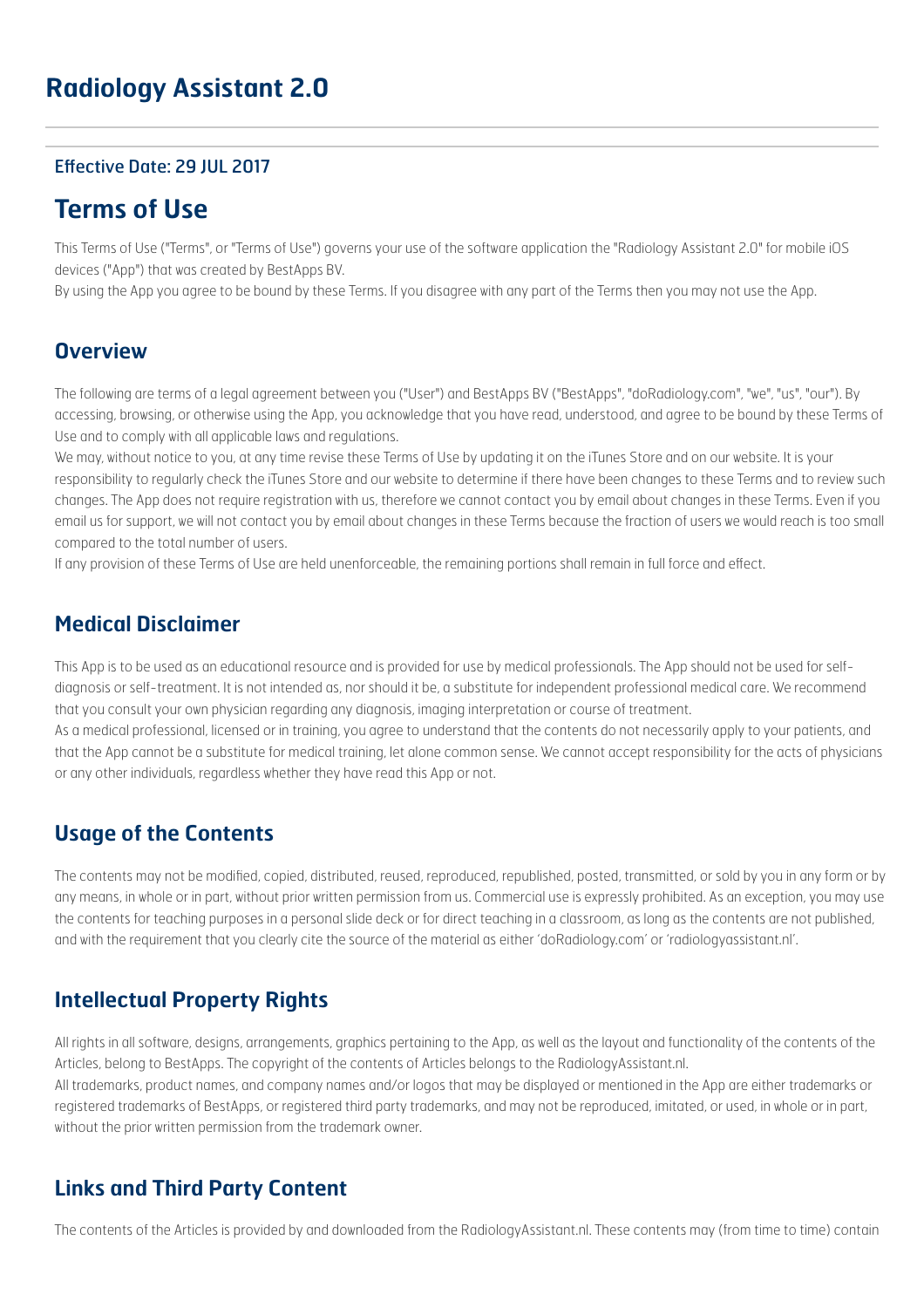links to websites or third party contents. These links are provided as a convenience and do not constitute ownership, or an endorsement, sponsorship or recommendation by us or the radiologyassistant.nl. BestApps does not accept responsibility for the use of any copyrighted or otherwise restricted material referenced via any of the links in the Articles. If you decide to visit any linked site or use any linked content, you do so at your own risk and it is your responsibility to obtain the necessary rights for use and take all protective measures to guard against any destructive elements that may reached via those links.

#### **General Disclaimer**

THE APP IS PROVIDED ON AN "AS IS" AND "AS AVAILABLE" BASIS. YOU ACKNOWLEDGE HAVING READ AND UNDERSTOOD THESE TERMS OF USE, INCLUDING THE "MEDICAL DISCLAIMER", AND ANY OTHER CONDITIONS BROUGHT TO YOUR ATTENTION IN THE COURSE OF YOUR ACCESS TO, OR USE OF THE APP.

TO THE MAXIMUM EXTENT PERMITTED BY LAW, YOU EXPRESSLY AGREE THAT:

1. YOUR USE OF THE APP IS AT YOUR SOLE RISK;

2. EXCEPT AS OTHERWISE EXPRESSLY AGREED IN WRITING, BESTAPPS EXPRESSLY DISCLAIMS ANY IMPLIED OR EXPRESS REPRESENTATIONS OR WARRANTIES OF ANY KIND RELATING TO THE USE OF THE APP;

3. WITHOUT LIMITING THE FOREGOING, BESTAPPS ASSUMES NO RESPONSIBILITY FOR, AND MAKE NO WARRANTY OR REPRESENTATION:

- as to the accuracy, currency, completeness, reliability or usefulness of, any information obtained through use of the App (including any advice, opinion, statement or other content or any products or services distributed or made available by third parties through the App);
- that the App will be of merchantable quality, fit for a particular purpose or otherwise meets your requirements;
- that any access to, or use of, the App will not infringe any rights (including intellectual property rights) of any third party
- that the App is available without interruption, or is error free.

4. YOU MUST TAKE YOUR OWN PRECAUTIONS TO ENSURE THAT ANY LINK YOU FOLLOW FROM ANY OF THE ARTICLES IS FREE OF DEFECTS, VIRUSES OR OTHER DESTRUCTIVE ELEMENTS (SUCH AS WORMS OR TROJAN HORSES) THAT MAY INTERFERE WITH OR DAMAGE THE OPERATIONS OF A COMPUTER SYSTEM; and

5.BESTAPPS IS NOT LIABLE FOR ANY LOSS OR LIABILITY INCURRED BY YOU OR ANYONE ELSE AS A POSSIBLE RESULT OF ACCESSING, OR OTHERWISE USING, OR FOLLOWING LINKS IN, THE CONTENTS OF THE APP, OR AS A POSSIBLE RESULT OF ANY SUSPENSION OF OR INTERRUPTION TO THE OPERATION OF THE APP.

NO ADVICE OR INFORMATION, WHETHER ORAL OR WRITTEN, OBTAINED BY YOU FROM OR THROUGH YOUR USE OF THE APP, OR OTHERWISE FROM US, CREATES ANY WARRANTY NOT EXPRESSLY MADE IN THESE TERMS OF USE. YOU ACKNOWLEDGE THAT BESTAPPS DOES NOT CONTROL IN ANY RESPECT ANY INFORMATION, PRODUCTS OR SERVICES OFFERED BY THIRD PARTIES THAT MAY BE REACHED THROUGH THE APP.

#### **Indemnity**

YOU MUST INDEMNIFY AND KEEP INDEMNIFIED BESTAPPS AND ITS DIRECTORS, OFFICERS, EMPLOYEES AND AGENTS FROM AND AGAINST ANY CLAIMS, LOSSES, LIABILITIES, COSTS, EXPENSES (INCLUDING INVESTIGATIVE COSTS, COURT COSTS, LEGAL FEES, PENALTIES, FINES AND INTEREST) AND DAMAGES OF ANY KIND (INCLUDING THOSE WHICH ARE PROSPECTIVE OR CONTINGENT) WHATSOEVER AND HOWSOEVER, DIRECTLY OR INDIRECTLY ARISING OUT OF OR IN CONNECTION WITH THESE TERMS OF USE OR YOUR USE OF THE APP, INCLUDING LIABILITY ARISING IN CONNECTION WITH YOUR BREACH OF THESE TERMS.

### **Termination**

BestApps may, as it sees fit, for any reason or no reason at all, without liability to you or any third party, terminate the availability or further development of the App. All provisions of the Terms which by their nature should survive termination shall survive termination, including, without limitation, ownership provisions, medical and general disclaimers and indemnity.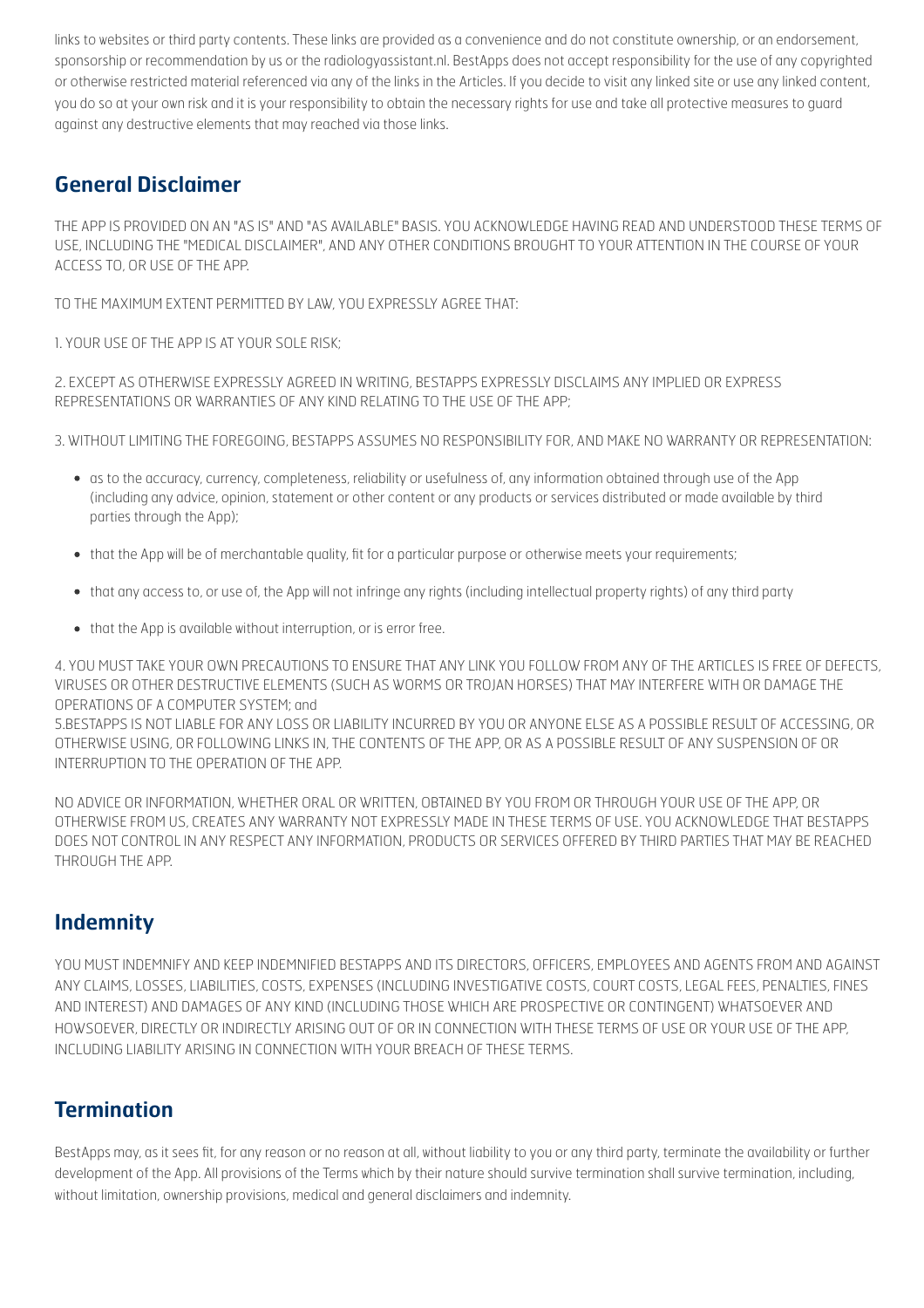## **Applicable Law and Jurisdiction**

These Terms of Use shall be governed by the laws of the Netherlands. In the absence of mutual agreement, any dispute arising from the interpretation and/or performance of the present Terms of Use shall be submitted to the exclusive jurisdiction of the competent Court in the Netherlands.

# **Privacy policy**

This privacy policy governs your use of the software application the "Radiology Assistant 2.0" for mobile iOS devices ("App") that was created by BestApps BV. The Application is a teaching portal showing ofline content of the radiologyassistant.nl website.

### **What information does the Application obtain and how is it used?**

#### User Provided Information

BestApps does not actively collect any information about you. We do not know who you are. When you purchase a subscription in our app, the purchase is tied to your AppleID. We do not know your AppleID.

When you email us at any of our company email addresses you provide us with your email address, and with any other information provided by you in your email.

#### Automatically Provided Anonymous Information

We may use third-party software to collect anonymous information about usage of the Application in general. BestApps BV itself does not collect and does not store this kind of information.

### **Does the Application collect location information of the device?**

This Application does not collect information about the location of your mobile device.

#### **Do third parties see and/or have access to information obtained by the Application?**

When you provide us with your email address we may use this address to send you email – for example to respond to a support request. Other than for the purpose of sending you email, we do not provide your information to third parties. We may disclose information:

- as required by law, such as to comply with a subpoena, or similar legal process;
- when we believe in good faith that disclosure is necessary to protect our rights, protect your safety or the safety of others, investigate fraud, or respond to a government request;
- if BestApps BV is involved in a merger, acquisition, or sale of all or a portion of its assets, you will be notified via email and/or a prominent notice on our Web site of any change in ownership or uses of this information, as well as any choices you may have regarding this information.

### **Data Retention Policy, Managing Your Information**

We will retain User Provided Information for as long as you use the Application and for a reasonable time thereafter. If you'd like us to delete your User Provided Information, please contact us at [support@doradiology.com](mailto:support@doradiology.com) and we will respond in a reasonable time.

#### Children

The application is targeted at medical professionals. If a parent or guardian becomes aware that his or her child under the age of 13 has provided us with their email address in relation to the Application, he or she may contact us at [support@doradiology.com](mailto:support@doradiology.com) and request removal of the email address and any other information provided via email. We will delete such information within a reasonable time.